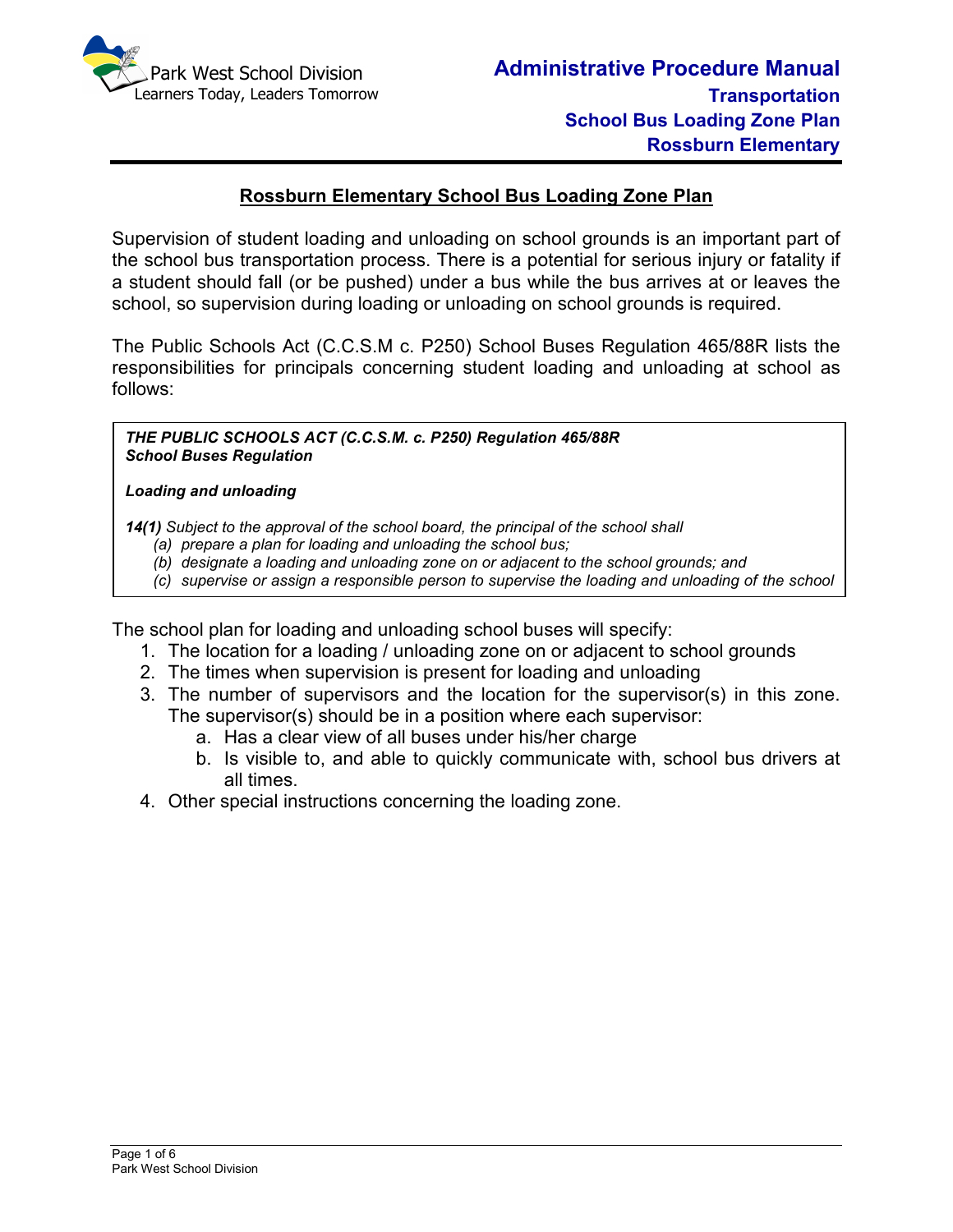

# **Loading Zone Plan**

**School:** ROSSBURN ELEMENTARY SCHOOL

## **Transportation Contacts:**

- 1. Transportation Supervisor (204) 842-2111 office, (204) 821-5004 cell
- 2. Transportation Assistant (204) 842-2104

**Loading zone location:** BUS LOOP, SOUTHWEST CORNER OF SCHOOL

**Supervision times:** 8:40 a.m. to 8:50 a.m.3:05 p.m. to 3:10 p.m.

#### **TO BE FILLED OUT BY THE SCHOOL:**

| <b>Supervisor</b> | Location<br>(Marked with an "X") | <b>Schedule</b><br>(a.m. / p.m.) | Alternate person |
|-------------------|----------------------------------|----------------------------------|------------------|
|                   |                                  |                                  |                  |
|                   |                                  |                                  |                  |
|                   |                                  |                                  |                  |
|                   |                                  |                                  |                  |
|                   |                                  |                                  |                  |
|                   |                                  |                                  |                  |
|                   |                                  |                                  |                  |
|                   |                                  |                                  |                  |
|                   |                                  |                                  |                  |
|                   |                                  |                                  |                  |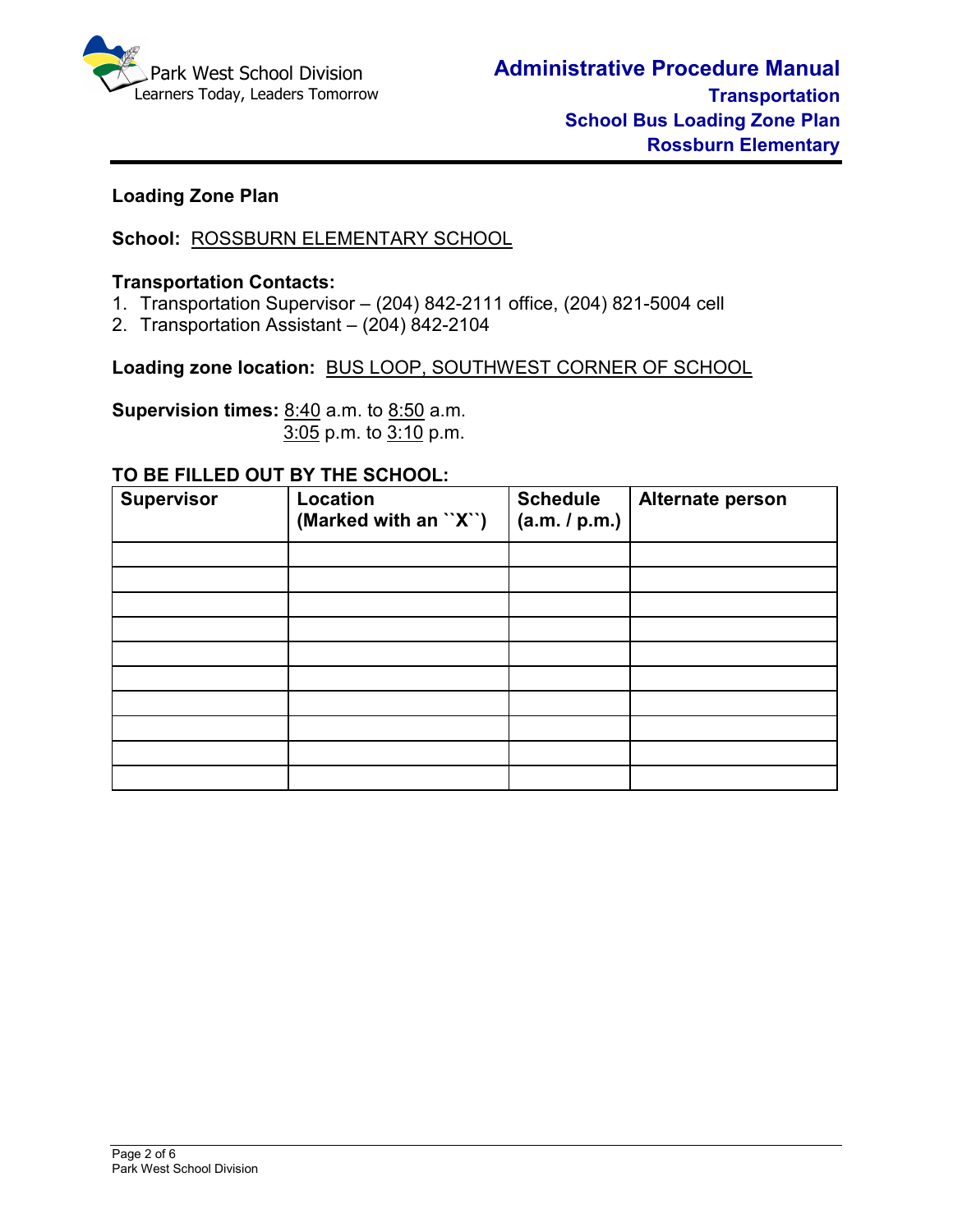

**Administrative Procedure Manual Transportation School Bus Loading Zone Plan Rossburn Elementary** 

## **Unloading**



## **Unloading – Special Instructions**

- 1. Unloading Process:
	- a. Buses enter the bus loop from Victoria Avenue and unload at the end of the concrete walkway at the southwest corner of the school one bus after the other during the unloading times when the supervisor is present.
	- b. Students exit the bus and proceed on the concrete walkway to the school. The order of buses to unload may vary from day to day.
	- c. Supervisor stands on the concrete pathway in clear view of the bus driver(s).
- 2. Parent drop-off:
	- a. Parents drop students off on the north side of Victoria Avenue or in the staff parking area on the south side of the school.
- 3. Town students:
	- a. Town students arrive at the school by crossing the school playground north of the bus loop or via the Victoria Street sidewalk to the concrete walkway on the south side of the school. Students are not permitted to walk in the bus loop in loading or unloading times.
	- b. Crossing guards are not used at Rossburn Elementary School.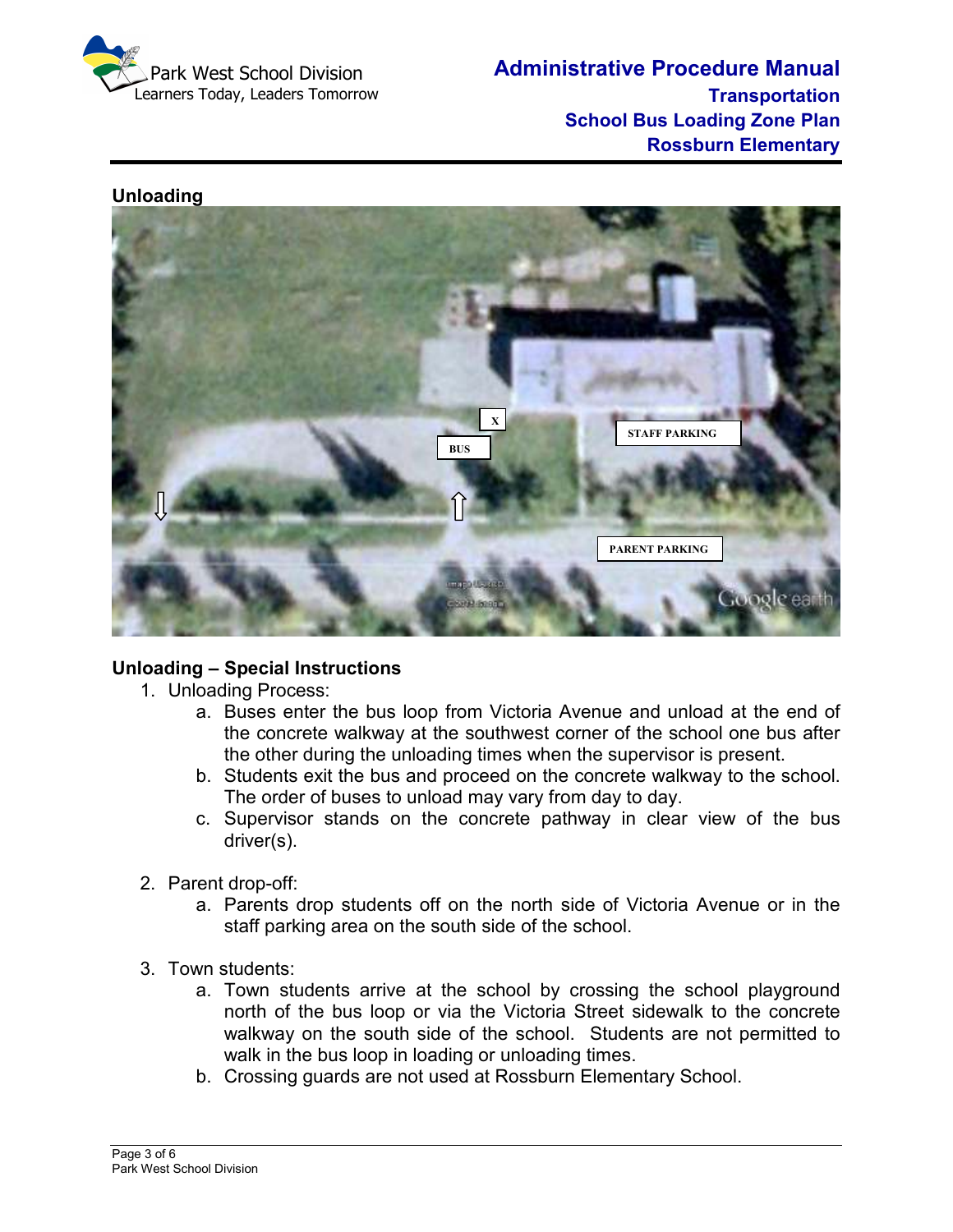

## **Unloading – General Instructions**

- 1. The supervisor(s) is/are expected to be on duty just prior to the buses arriving. Supervisor(s) may watch for the arrival of the first bus from inside the school, but must be in position when the bus has entered the loading zone.
- 2. Arrival times vary within a specified range of unloading times; supervision must be provided for the entire duration as set out in the plan. Due to any extenuating circumstances on any given day, this period may be further expanded beyond normal times.
- 3. Bus Drivers are not to unload students until a supervisor is present.
- 4. The supervisor(s) is/are to stay clear of the bus's path, maintain the designated location, and ensure that students exit the bus leading directly away from the entrance door to a safe area.
- 5. Watch for pushing or shoving. Report any misconduct in the loading zone to the principal or designate.
- 6. Once the driver indicates the bus is empty, scan under the bus. Be sure to look at the bottom of all six wheels.
- 7. Direct the school bus driver to proceed when it is clear and safe to do so.
	- a. Give the driver the thumbs-up sign to indicate "All clear".
	- b. If not, put both hands out, palms toward the driver, in a "Stop Do Not Move" sign.
- 8. Watch the bus until it leaves the loading zone.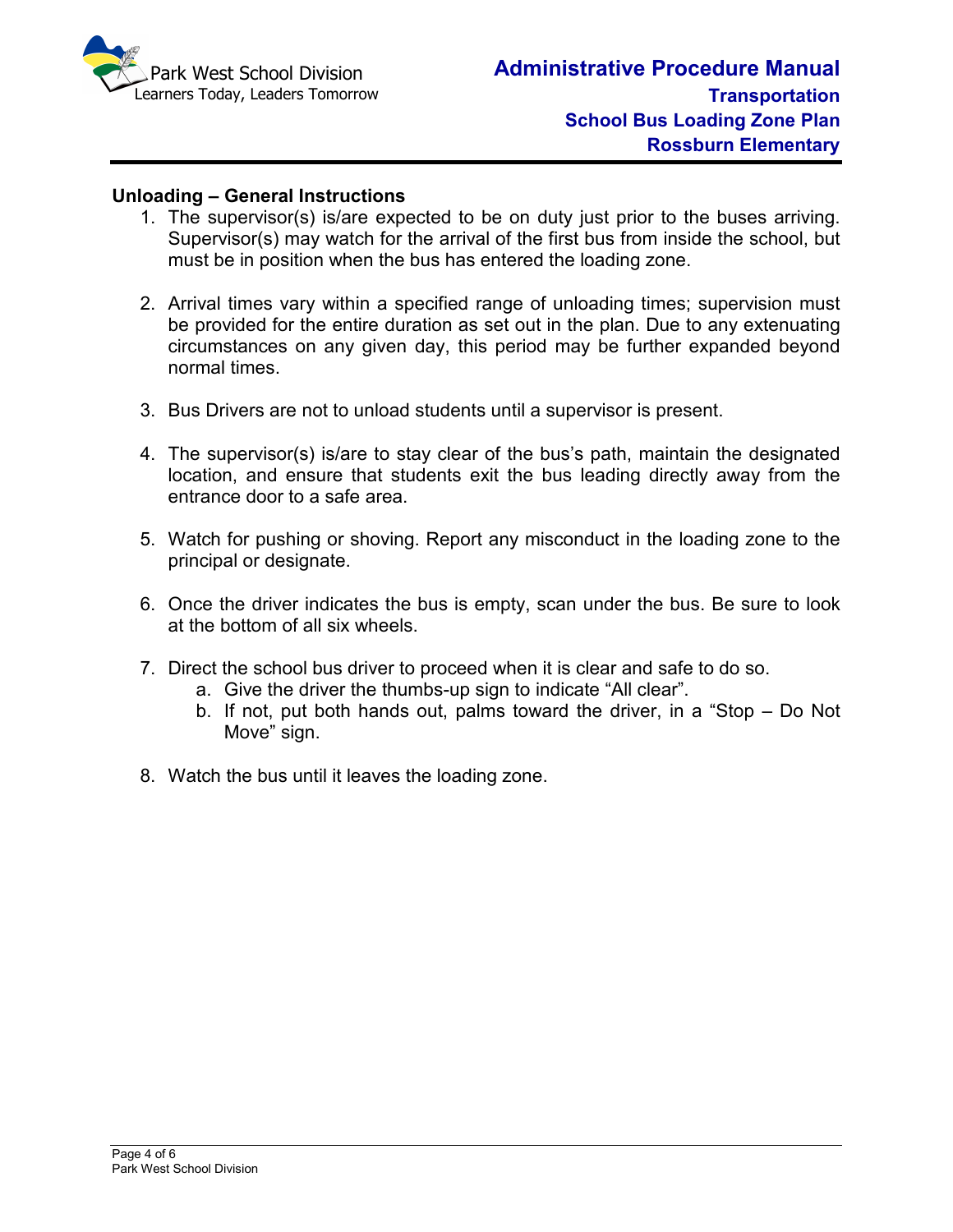

**Administrative Procedure Manual Transportation School Bus Loading Zone Plan Rossburn Elementary** 

## **Loading**



# **Loading – Special Instructions:**

- 1. Loading Process:
	- a. Buses line up in the bus loading zone facing northwest as shown above in the following order: RO11, RO1, and RO5.
	- b. Dismissal bell for bus students rings at 3:05pm and bus students complete loading by 3:10pm.
	- c. Buses depart for Rossburn Collegiate at approximately 3:10pm when the supervisor waves to the front driver to depart. The dismissal bell for town students rings at 3:10pm and town students leave the school grounds after the buses have departed.
	- d. Supervisor stands outside on the concrete walkway southwest of the school in clear view of the bus driver(s).
	- e. In conjunction with the school bus driver checking his/her passenger list, the supervisor will determine that all students have loaded the appropriate bus and indicate that the buses may safely proceed away from the loading zone.
		- i. If a student misses his/her bus, the school contacts the Division office to contact the bus driver by cell phone. If contact can't be made with the bus driver, the school contacts parents to arrange for alternate transportation for the student.